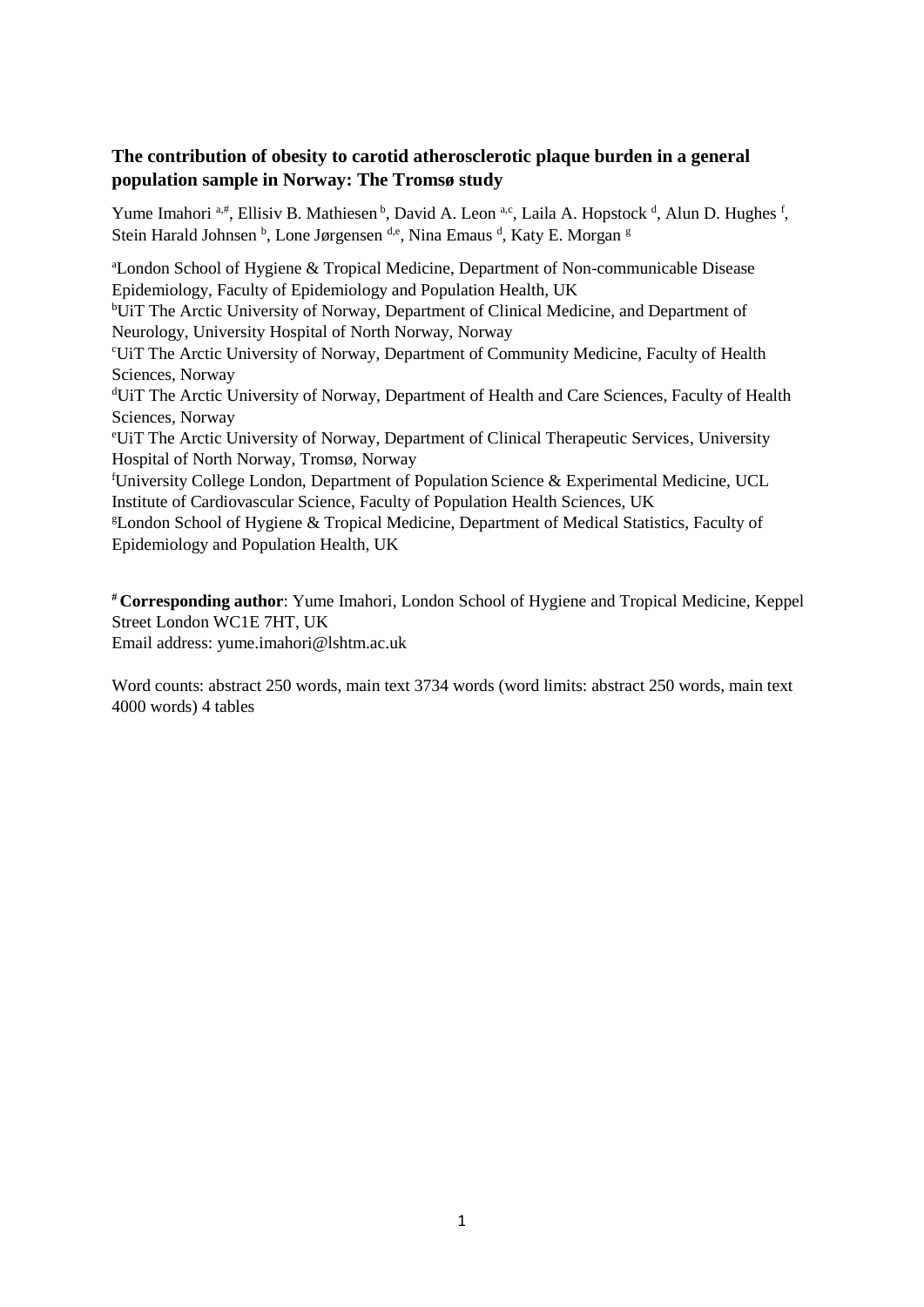#### **Abstract (250 words)**

Background: Few studies have investigated the association of different measures of adiposity with carotid plaque.

Aims: To investigate and compare the associations of four measures of adiposity: body mass index (BMI), waist circumference (WC), waist-to-hip ratio (WHR), and waist-to-height ratio (WHtR) with the presence of carotid plaque and total plaque area (TPA) in the right carotid artery.

Methods: We included 4906 individuals aged 31-88 years who participated in a population-based study with ultrasonography of the right carotid artery. Adiposity measures were converted to sexspecific SD units to allow comparison of effect sizes. TPA was log transformed due to its skewed distribution. Logistic and linear regression models were used respectively to investigate the association of each adiposity measure with the presence of plaque and with log-transformed TPA. Estimates were adjusted for potential confounders and mediators such as blood pressure and lipids.

Results: After adjustment for age, sex, smoking, and education level, there was strong evidence of an association between all adiposity measures and log-transformed TPA, whereas only WHR was weakly associated with presence of plaque. WHR showed the largest adjusted effect size for both logtransformed TPA (beta 0.055, 95%CI 0.028-0.081) and the presence of plaque (OR 1.07, 95%CI 1.01- 1.15). Adjustment for mediators led to appreciable attenuation of observed effects.

Conclusions: Adiposity is more consistently associated with extent of plaque burden than with whether an individual does or does not have any plaque. There was evidence that established biomarkers mediate much of this association. Abdominal adiposity appears to show the strongest effect.

**Key words:** Atherosclerosis, carotid plaque, adiposity, anthropometric measures, waist-to-hip ratio (WHR)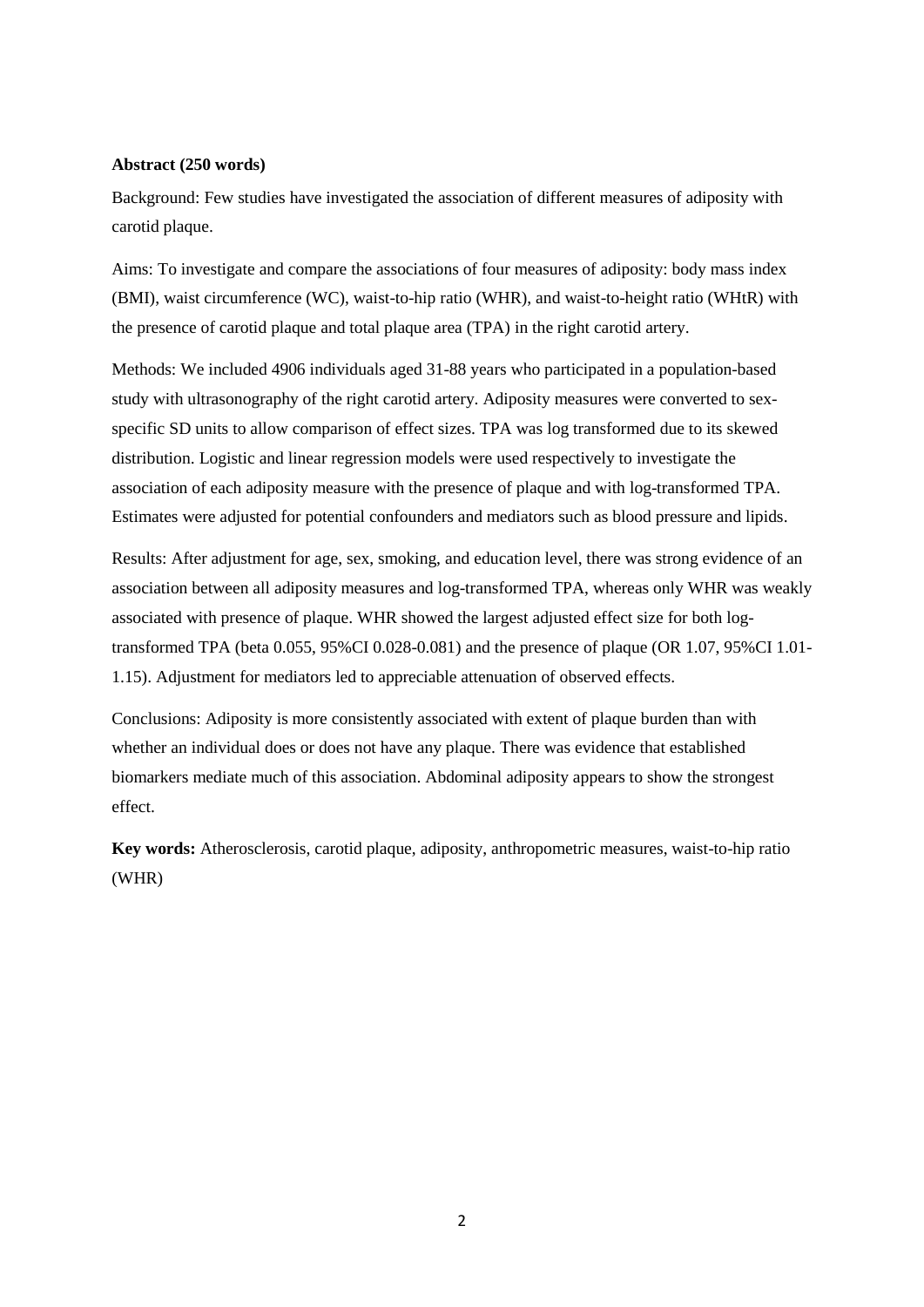#### **Introduction**

Obesity is a global epidemic, affecting an increasing proportion of the world's population (1). In 2014, approximately 40% of adults worldwide were estimated to be overweight, and 13% obese (2). This trend is alarming because it might be expected to result in a steep increase in non-communicable diseases, particularly cardiovascular disease (CVD) which is the leading cause of death worldwide. Obesity contributes to CVD through a variety of pathways including hypertension, hyperlipidemia, and diabetes (3). A better understanding of the pathways through which obesity affects CVD risk may contribute to developing interventions to mitigate the effect of this modifiable risk. Furthermore, it is known that to achieve sufficient weight-loss and to sustain it for a long-term is relatively difficult while the control of hypertension, hyperlipidemia, and diabetes are well-established (4, 5).

Many studies have investigated the association between various adiposity measures and subclinical carotid atherosclerosis (6). However, most of these have focussed on carotid intima-media thickness (IMT). Studies using carotid plaque as an outcome are scarce, and most of them use the binary indicator of presence or absence of plaque (7-15). Although studies have consistently shown that increased IMT predicts future CVD events, increased IMT does not necessarily reflect atherosclerotic changes of the carotid artery and can be caused by other mechanisms (16). In contrast, the presence of carotid plaque is characteristic of a later stage of atherosclerosis and thus, not surprisingly, predicts future CVD events better than IMT (17). Beyond this, a quantitative measure of carotid plaque burden, such as total plaque area (TPA), has also been shown to be strongly predictive of future CVD events (18, 19).

A small number of studies have investigated the association of body mass index (BMI) with quantitative measures of carotid plaque burden, although they failed to demonstrate a significant association (13, 20). However, BMI has limitations as a measure of adiposity (21). It neither differentiates between fat and lean mass nor does it reflect body fat distribution. Accumulating evidence suggests that abdominal obesity may be correlated with CVD risks more strongly than general obesity, reflecting a more important role of visceral adipose tissues in the development of CVD (22). Waist circumference (WC), waist-to-hip ratio (WHR), and waist-to-height ratio (WHtR) are easily evaluated in a routine clinical setting and reflect abdominal obesity better than BMI. To our knowledge, associations of plaque burden with these alternative measures of adiposity have not been investigated.

The aim of our study was to evaluate the associations between four adiposity measures (BMI, WC, WHR, WHtR) and plaque presence (yes/no) as well as TPA in a population-based sample. In addition, we investigated the extent to which established CVD risk factors mediated any such associations. We used the Norwegian Tromsø Study which is one of few population-based studies that have quantitative plaque measures as well as multiple measures of adiposity.

3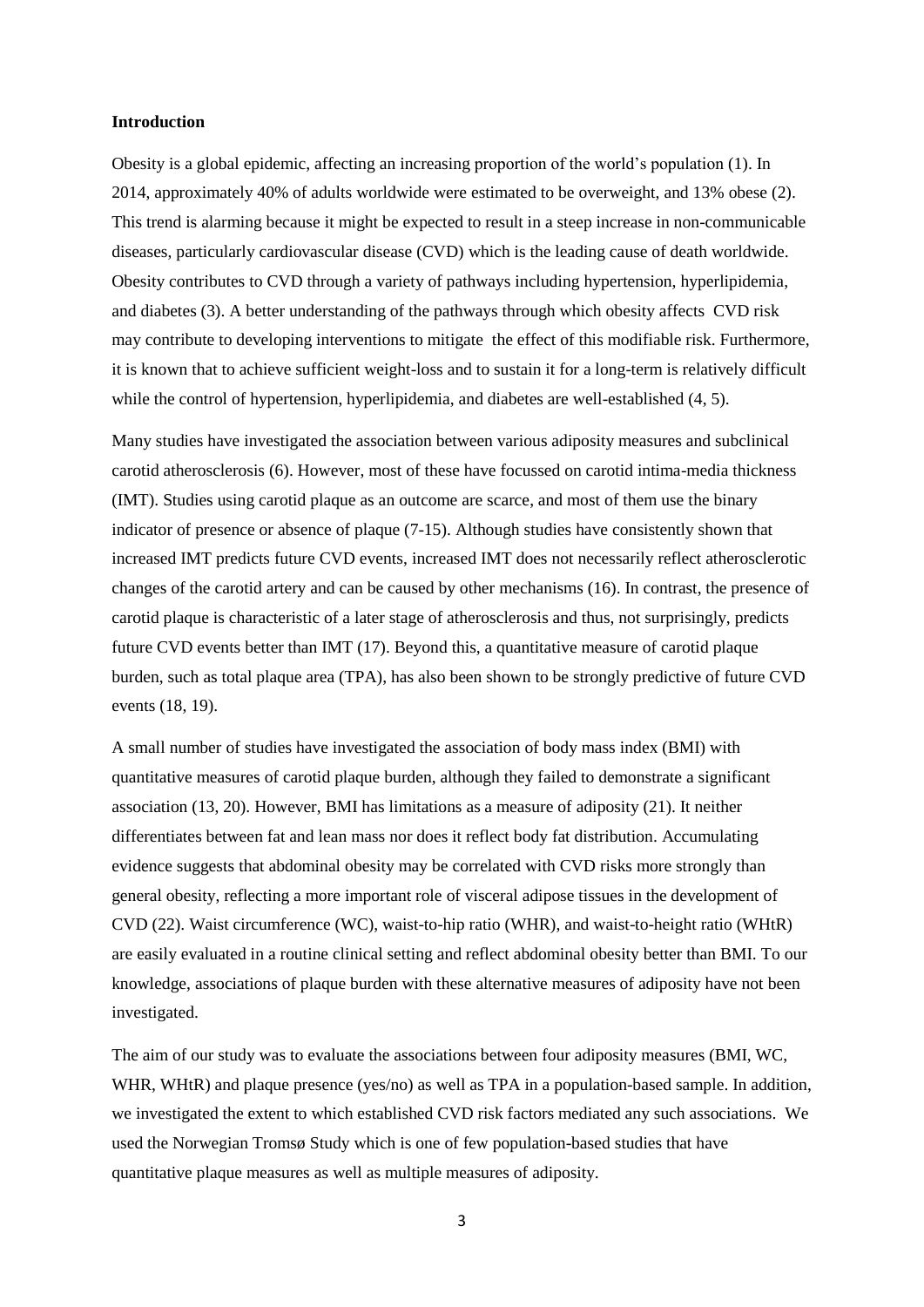## **Materials and Methods**

#### **Participants**

Subjects in this analysis participated in the fifth survey of the Tromsø Study (Tromsø 5) conducted in 2001. The Tromsø Study is a large population-based study with repeated health surveys conducted in the municipality of Tromsø, Norway, which started in 1974. Details of the Tromsø Study have been published previously (23).

The study consisted of two parts: a first visit that collected data via questionnaires, interviews, physical examinations and biological samples, and a second visit at which more extensive clinical examinations were conducted, including carotid ultrasonography. A total of 10353 people aged 30-89 years were invited to the first visit, and 8130 people attended (23). A subset of 6969 participants among those who attended the first visit were invited to the second visit, of whom 5952 attended. The Regional Committee for Research Ethics approved the study, and The Norwegian Data Inspectorate licensed the data.

#### **First visit measurements**

Height, weight, waist and hip circumference were measured using standard methods. Blood pressure was measured using Dinamap Vital Signs Monitor 1846l. After a 2-minute rest, three measurements were taken with one-minute intervals, with the participant in a sitting position. The mean of the two final readings was used in the analysis. Smoking habit, length of education (years), and medical history (hypertension, diabetes, CVD) were collected from self-administered questionnaires. A nonfasting blood sample was obtained. Serum total cholesterol and triglycerides were analyzed with enzymatic colorimetric methods. Serum high-density lipoprotein cholesterol (HDL cholesterol) was measured after separating apoB containing lipoproteins by using heparin and manganese chloride (24). Low-density lipoprotein cholesterol (LDL cholesterol) was calculated using the Friedewald equation.

# **Ultrasound examination**

By design, the carotid plaque examinations excluded those who had not had a carotid ultrasound examination in the Tromsø 4 study (1994-95). This meant that of those who attended the second visit (N=5952), carotid ultrasound examinations in Tromsø 5 were conducted on only 5453 participants, of whom data was available for analysis for 5423.

Carotid plaque was assessed by recording ultrasonographic images of the right carotid artery using an Acuson Xp10 128 ART ultrasound scanner equipped with a linear array 5-7 MHz transducer. Participants were in a supine position during the examination.

4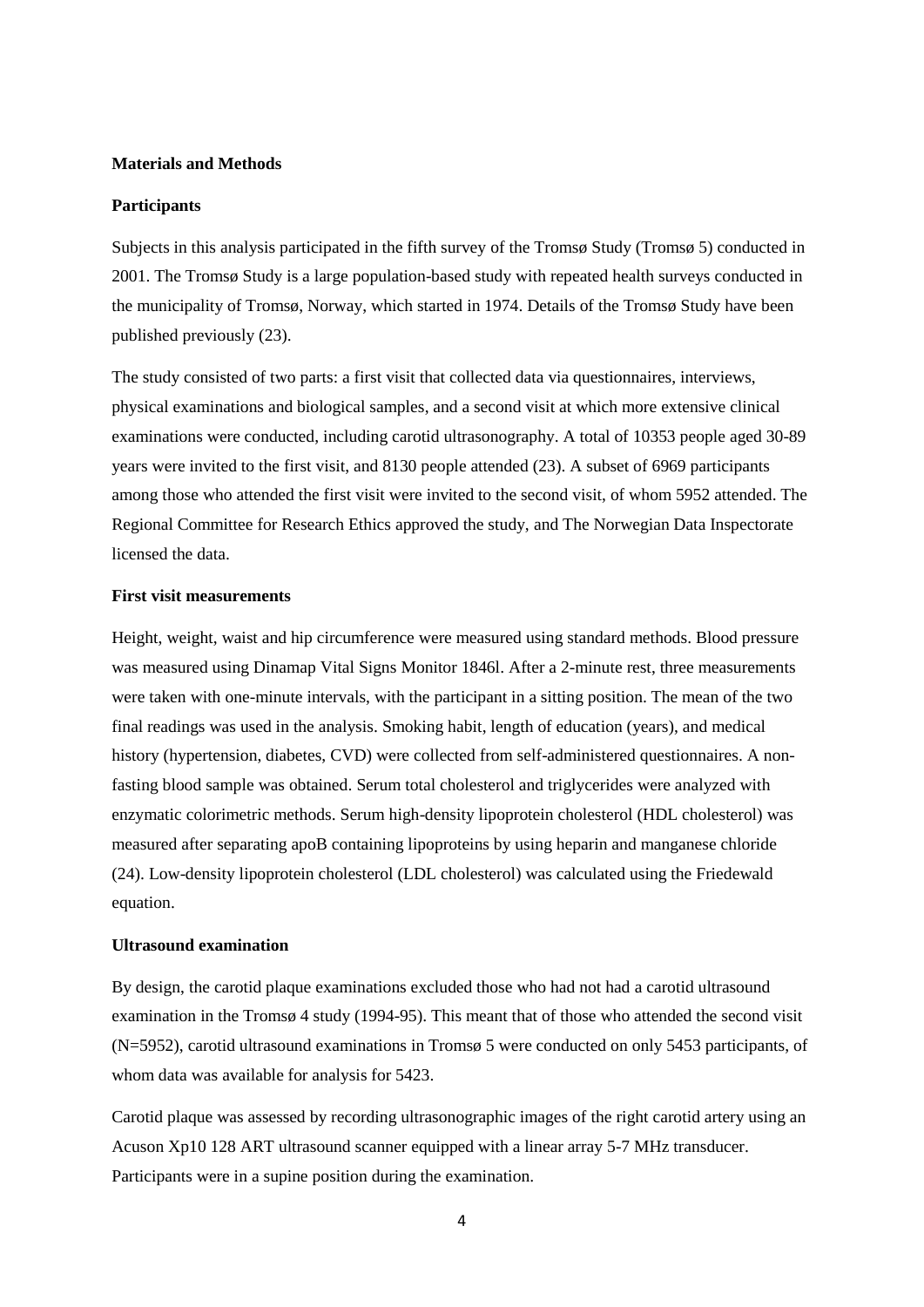The plaque was defined as a localized protrusion of the vessel wall into the lumen of at least 50% compared with the adjacent intima-media thickness. The near and far wall of the common carotid artery, bifurcation, and internal carotid artery were examined to seek plaques, and a score was calculated based on the presence of plaque in each location up to a maximum of six. For each plaque identified, a longitudinal still plaque image was recorded. Subsequent offline reading was undertaken to measure plaque area using a semi-automatic border detection software Arterial Measurement System (AMS) that involved the operator outlining each plaque (25). For those with more than one plaque, all plaque areas were added together to calculate TPA. Details of the ultrasound examination have been described in a previous publication (26).

# **Statistical methods**

Characteristics of the study population were summarised using means with standard deviations or medians with the inter-quartile range for continuous variables, or numbers and percentages for categorical variables.

The distribution of TPA was highly skewed and zero-inflated (Figure 1), which led us to use a combination of two models. A logistic regression model was used with presence of plaque (yes/no) as an outcome to explore the association of adiposity with having at least one plaque. Secondly, logtransformed TPA was used as the outcome in a linear regression model to explore the association between adiposity and plaque burden excluding those with no recorded plaque. TPA was logtransformed to improve the approximation to the normal distribution. These two models in conjunction are equivalent to using a hurdle model (27), with the logistic regression modelling the distribution of zero plaque versus at least one plaque, and the linear regression modelling the distribution of the non-zero measures.

For both outcomes, we investigated the association with four different measures of adiposity: BMI, WC, WHR, WHtR. To be able to directly compare the strength of association of each adiposity measure, taking account of the different distributions in men and women, we calculated sex-specific standardized adiposity scores. This was done separately for men and women by subtracting the sexspecific mean of each adiposity measure from the observed value and then dividing by the sexspecific standard deviation (SD). We fitted a sequence of three models to each of the adiposity measures in turn. Model 1 was adjusted for age as a continuous variable and sex. Model 2 was further adjusted for potential behavioural confounders; smoking (a categorical variable of three levels: current smoker, ex-smoker, never-smoker), and years of education as a continuous variable. Model 3 was additionally adjusted for potential biological mediators of the association between adiposity and plaque as follows; systolic blood pressure (SBP), HDL-cholesterol, LDL-cholesterol and glycated hemoglobin (HbA1c), all as continuous variables. These analyses were restricted to participants with all four adiposity measures and all covariates recorded to compare effect sizes.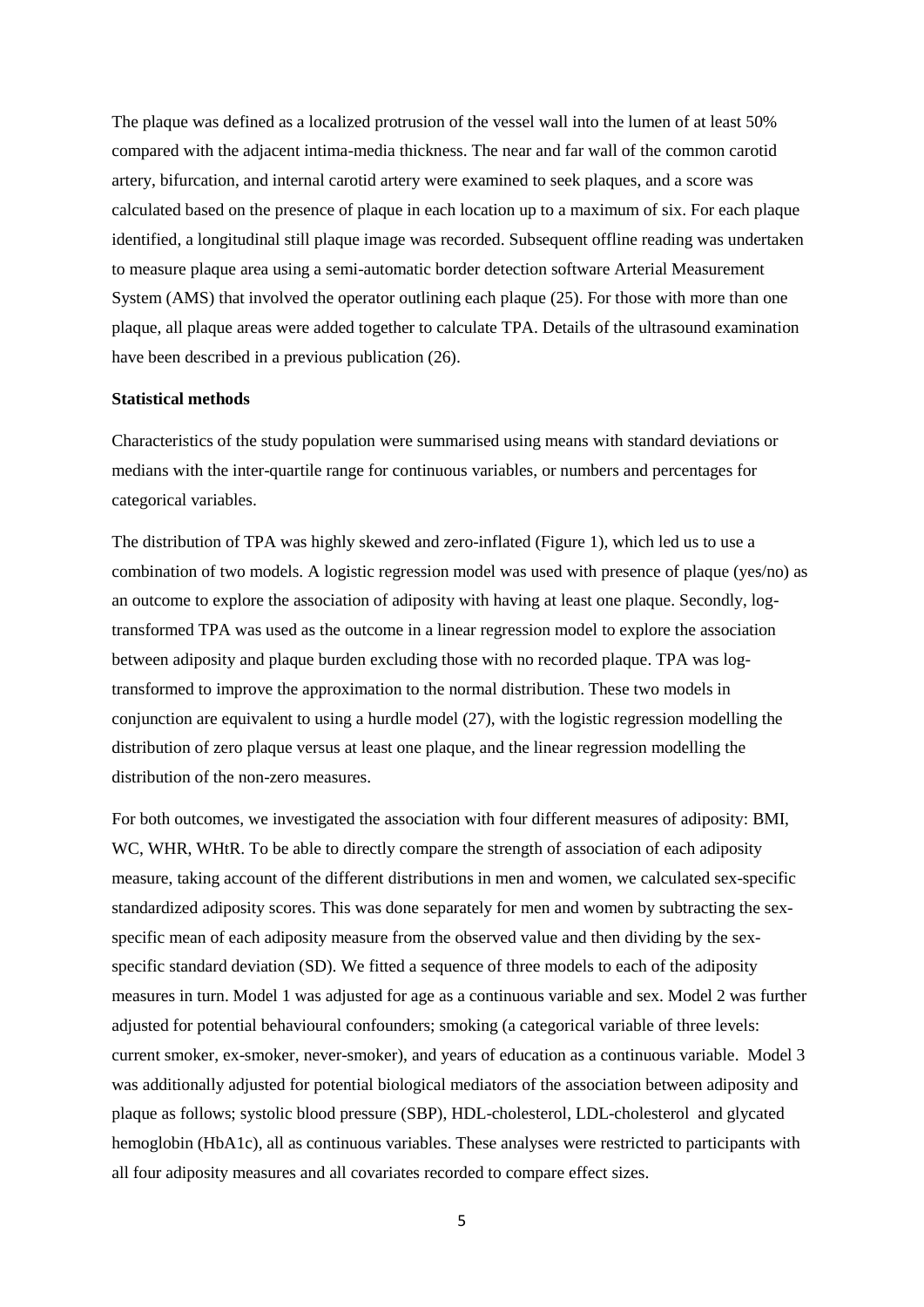Previous research on adiposity in relation to cIMT has suggested that there may be different associations seen in men and women (28). We therefore checked for interactions with sex in the associations of adiposity with TPA, by adding interaction terms for all three models.

Statistical analyses were performed using Stata statistical software (version 14: Stata Corp)(29).

#### **Results**

Of the 5423 subjects for whom we had carotid ultrasound data, we used the subset of 4906 who had complete data on all relevant variables. Missing data on education (5%) and HbA1c (2%) were the main reasons for subjects being dropped from the analyses. The characteristics of the subset analysed were very similar to that of all subjects who had undergone carotid ultrasound examination (data not shown).

The prevalence of carotid plaque and median TPA are shown in Table 1. The prevalence of having at least one plaque was 60%. Table 2 shows the means of each adiposity measure by category of plaque burden. There was a tendency for the adiposity means to increase across categories of plaque burden except for BMI.

Table 3 shows the odds ratios for the presence of plaque for each of the four adiposity measures. In models 1 and 2 only WHR showed some evidence of an association with presence of plaque. This was attenuated and became non-significant on adjustment for mediators in model 3.

Table 4 shows the associations of log-TPA with each adiposity measure. There was evidence of positive associations with all four measures in model 2 after adjustment for potential confounders, with WHR showing the strongest effect. All associations were attenuated on further adjustment for potential mediators, with WHR remaining the only one showing (weak) evidence of an association. Tests for interactions between adiposity and sex and adiposity and age on log-TPA were nonsignificant (data not shown).

### **Discussion**

To our knowledge, this is the first study to investigate the burden of carotid plaque and multiple adiposity measures in a large population-based study. Our study had three major findings. First, all adiposity measures were associated with log-TPA, but the evidence for an association with plaque presence was weak except for WHR. Second, the associations between adiposity and carotid plaque appeared to be at least partially mediated by traditional CVD risk factors. Thirdly our main measure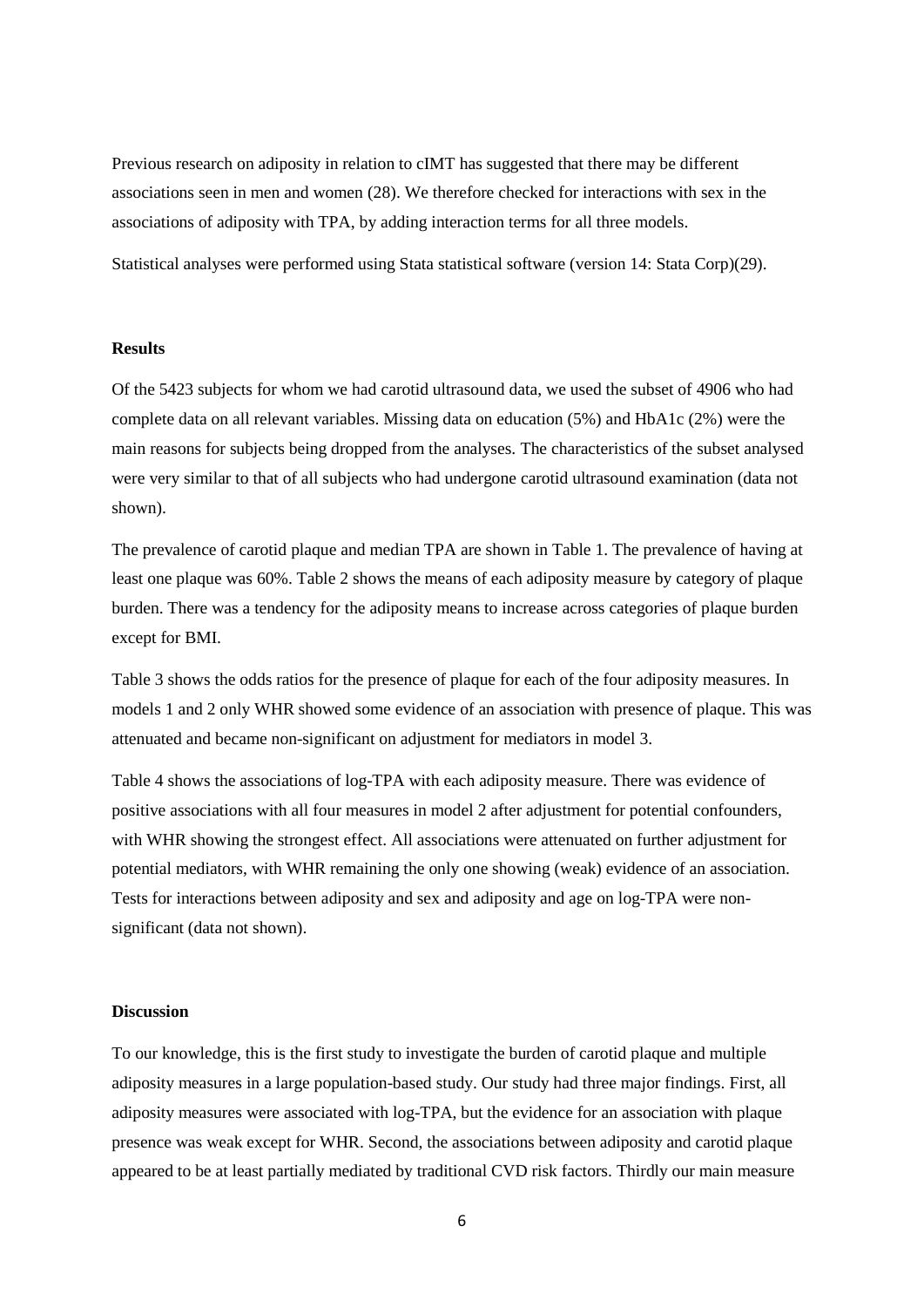of central obesity (WHR) was the adiposity measure which showed the strongest and most consistent association with plaque presence and burden.

Previous studies investigating the association between adiposity and the presence of plaque are scarce, and the results are inconsistent (7-12) in part reflecting differences in statistical methods and the extent to which adjustments were made separately for potential confounders and mediators. Czernichow et al. showed that BMI, WC, and WHR were not associated with carotid plaque occurrence after adjustment for traditional CVD risk factors in 1014 healthy adults (9). Several other studies however had results that were broadly consistent with our analyses. A French study with 6265 participants aged 65-years and older showed that frequency of carotid plaque increased as WC and WHR increased, but the association became non-significant after the adjustment for traditional CVD risk factors (10). On the other hand, WHR had significant associations with the presence of plaque in two cross-sectional studies. Chaubey et al. showed that the odds of having plaque increased by approximately 30% as WHR increased by 0.1 after adjustment for traditional CVD risk factors (8). Finally, an Australian population study showed that those with WHR larger than 0.91 had two-fold increased odds for having plaque compared to those with smaller WHR (11).

The particularly weak association between BMI and the burden of carotid plaque in our analysis after adjustment for traditional CVD risk factors is in line with the only two previous study results (13, 20). Herder et al. showed that baseline BMI was not associated with future TPA nor change in TPA in a 13-year follow-up study (13). Selwaness investigated determinants of plaque burden assessed using MRI, and BMI was not significantly associated with the burden of plaque (20). We were unable to find any other studies that had examined plaque burden in relation to any of our three other measures of adiposity.

The fact that our study has found evidence for adiposity being related to extent of plaque burden rather than the presence/absence of plaque per se is intriguing. This may indicate that adiposity contributes to the process of the development of existing plaque more than the process of plaque initiation. However because TPA is a continuous measure and contains more information than the binary plaque (present/absent) variable this may make an association easier to detect.

Several studies investigated the association between multiple adiposity measures and IMT and compared the effect size. However, their results are inconsistent. After adjustment for traditional CVD risk factors, some studies showed abdominal obesity was more strongly associated with IMT (30, 31) while in one study BMI showed the largest effect size (9). In another study, BMI and WC showed the same effect size (32). It seems which anthropometry measure is the most strongly associated with IMT is still inconclusive.

The potential importance of our finding that TPA is associated with adiposity is underlined by the fact that it has been found to be predictive of CVD events. Spence et al. investigated 1686 patients from an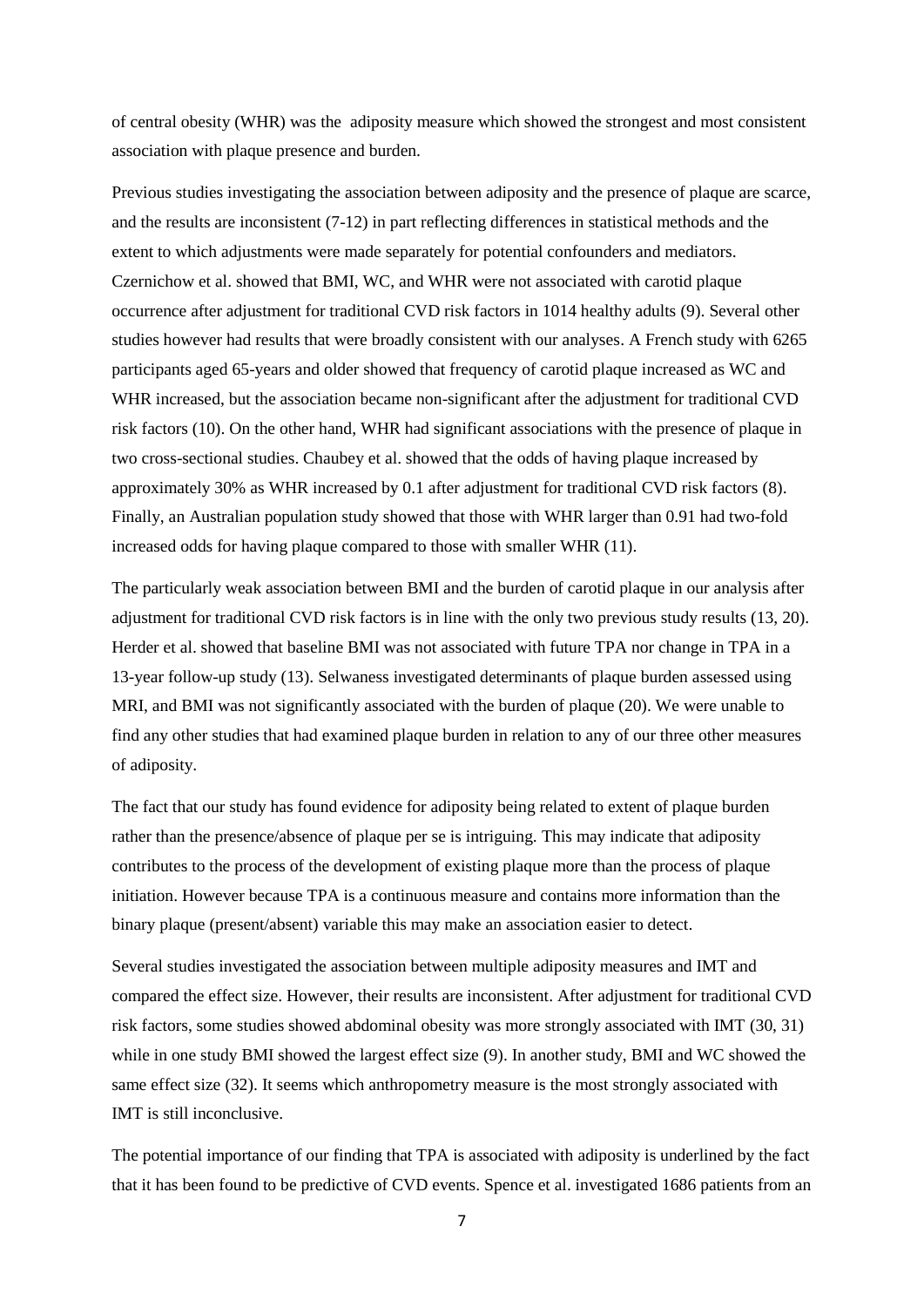atherosclerosis prevention clinic and showed that those in the top TPA quartile had nearly three times the odds of stroke and myocardial infarction compared to those in the first TPA quartile after 5-year follow up (18). The Tromsø study compared the associations between myocardial infarction and stroke with IMT and TPA. TPA was a strong predictor of future myocardial infarction and stroke, while IMT at the common carotid artery was not associated with future events (19, 33). Sillesen et al. showed that plaque burden was more strongly associated with coronary artery calcium score than IMT (34).

One of our most striking results is that the association of adiposity with the burden of carotid plaque is strongly attenuated by adjustment for biological factors that are plausible mediators of this association. Because our study is cross-sectional it is not possible to describe this as definitive evidence of mediation, but it is consistent with such an interpretation. Looking at the larger literature on mediators of the association between obesity and CVD events, a recent pooled-analysis using 97 cohort studies showed that half of the risk of coronary heart diseases and stroke was mediated by blood pressure, cholesterol, and glucose (35). A more recent report from the ARIC study suggested that the association of obesity with coronary heart disease was fully explained by traditional mediators (36). These results taken overall suggest that strict control of traditional CVD risk factors including lipids and blood pressure could substantially mitigate the harmful effect of obesity on carotid atherosclerosis.

When comparing the effect sizes of four different adiposity measures, WHR showed the largest effect size with a significant association with log-TPA followed by WHtR. While these estimated effects have wide confidence and overlapping intervals and thus any differences need to be treated cautiously, our results do suggests that central (visceral) obesity may play a more important role than obesity as measured by BMI. Visceral adipose tissue is known to pose a greater risk for CVD with its stronger association with insulin resistance and dyslipidemia than total fat and subcutaneous adipose tissue (37, 38). It has also been suggested that the visceral adipose tissue contributes to the progress of atherosclerotic change (39).

Our study has some limitations. Firstly, is cross-sectional and so we are not able to draw conclusions concerning causality. Secondly, TPA is essentially a 2-dimensional proxy for the volume of a 3 dimensional plaque structure. While this may result in measurement error relative to a better assessment of plaque volume, using 3-dimensional ultrasound or MRI for example, this is unlikely to bias the strength of association with plaque size as long as this is a random measurement error in the outcome variable (40). Thirdly, we only had data available for the right carotid artery. However, this is unlikely to have generated bias as there is no reason to believe that the strength of association between adiposity and plaque will differ between right and left carotid. Fourthly, the prevalence of plaque was relatively high in our population. This may be because participants were relatively old and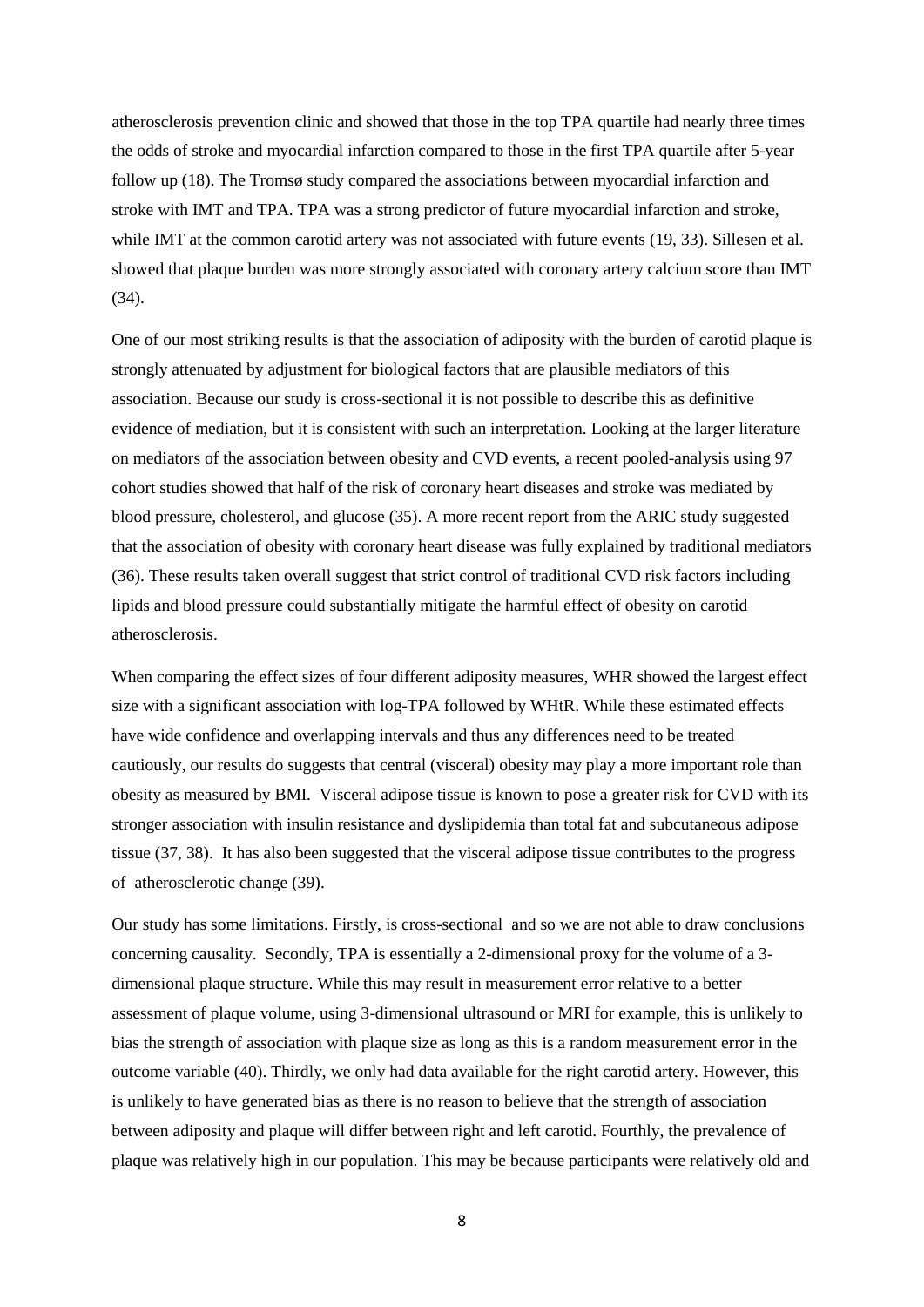the study was conducted in 2001 when the CVD event rate in the population was appreciably higher(41). To this extent, whether the strength of association we report here is generalizable to contemporary populations is a matter for further investigation. Finally a particular strength of our study is that the data are from a large population-based study with a high response rate.

In summary, our results suggest that adiposity measures reflecting abdominal obesity such as WHR may be more closely associated with plaque burden than the traditional measure of BMI, and that these effects may be mediated by established biological risk factors such as blood pressure and lipds. Although further studies are needed to investigate the usefulness of these adiposity measures as predictors for an individual in a clinical setting assessment of these measures may help to identify a high-risk group with advanced carotid plaque. Because this is a cross-sectional study, further research is desirable to investigate the prospective association between adiposity and carotid plaque burden. It has been suggested that TPA could capture the progress of atherosclerosis more sensitively than IMT because longitudinal plaque growth is faster than its growth toward the lumen (13, 42). This would make TPA suitable for prospective studies.

# **Conclusion**

Adiposity is more consistently associated with extent of plaque burden than with whether an individual does or does not have any plaque. Abdominal adiposity appears to show the strongest effects. There was evidence that established biomarkers mediate much of this association. It would be useful to examine the prospective effect of abdominal obesity on the progress of carotid atherosclerosis in a cohort study.

#### **Conflict of interest (mandatory)**

The authors declared they do not have anything to disclose about conflict of interest with respect to this manuscript.

## **Financial support (if applicable)**

 $N/A$ 

# **Author contributions**

YI undertook the analyses and drafting of the manuscript. KM advised on statistical methods and analysis. KM, DAL, EM, LH, and AH provided ongoing guidance during drafting. All authors commented on drafts of the paper and approved the final manuscript.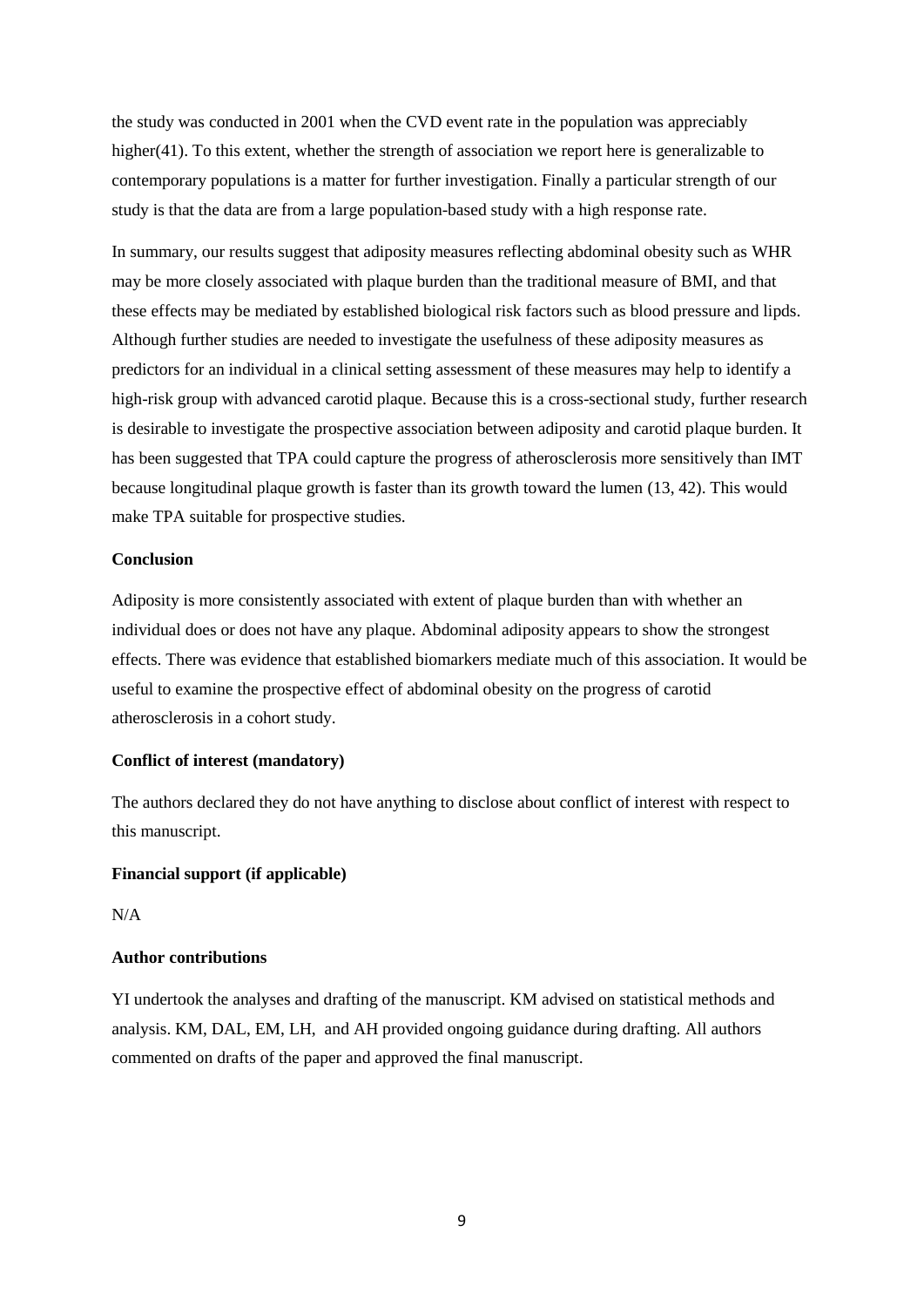# **References**

1. NCD Risk Factor Collaboration. Trends in adult body-mass index in 200 countries from 1975 to 2014: a pooled analysis of 1698 population-based measurement studies with 19.2 million participants. Lancet (London, England). 2016;387(10026):1377-96.

2. World Health Organization. Obesity and overweight 2016 [Available from: [http://www.who.int/mediacentre/factsheets/fs311/en/.](http://www.who.int/mediacentre/factsheets/fs311/en/)

3. Mandviwala T, Khalid U, Deswal A. Obesity and Cardiovascular Disease: a Risk Factor or a Risk Marker? Current atherosclerosis reports. 2016;18(5):21.

4. Franz MJ, VanWormer JJ, Crain AL, Boucher JL, Histon T, Caplan W, et al. Weight-loss outcomes: a systematic review and meta-analysis of weight-loss clinical trials with a minimum 1-year follow-up. Journal of the American Dietetic Association. 2007;107(10):1755-67.

5. Curioni C, Lourenco P. Long-term weight loss after diet and exercise: a systematic review. International journal of obesity. 2005;29(10):1168.

6. Qu B, Qu T. Causes of changes in carotid intima-media thickness: a literature review. Cardiovascular ultrasound. 2015;13:46.

7. Bonithon-Kopp C, Touboul PJ, Berr C, Leroux C, Mainard F, Courbon D, et al. Relation of intima-media thickness to atherosclerotic plaques in carotid arteries: The vascular aging (EVA) study. Arteriosclerosis, thrombosis, and vascular biology. 1996;16(2):310-6.

8. Chaubey S, Nitsch D, Altmann D, Ebrahim S. Differing effect of modifiable cardiovascular risk factors on intima-media thickening and plaque formation at different sites of the arterial vasculature. Heart (British Cardiac Society). 2010;96(19):1579-85.

9. Czernichow S, Bertrais S, Oppert JM, Galan P, Blacher J, Ducimetiere P, et al. Body composition and fat repartition in relation to structure and function of large arteries in middle-aged adults (the SU.VI.MAX study). International journal of obesity (2005). 2005;29(7):826-32.

10. Debette S, Leone N, Courbon D, Gariepy J, Tzourio C, Dartigues JF, et al. Calf circumference is inversely associated with carotid plaques. Stroke; a journal of cerebral circulation. 2008;39(11):2958- 65.

11. Hung J, McQuillan BM, Nidorf M, Thompson PL, Beilby JP. Angiotensin-converting enzyme gene polymorphism and carotid wall thickening in a community population. Arteriosclerosis, thrombosis, and vascular biology. 1999;19(8):1969-74.

12. Khalil A, Huffman MD, Prabhakaran D, Osmond C, Fall CH, Tandon N, et al. Predictors of carotid intima-media thickness and carotid plaque in young Indian adults: the New Delhi birth cohort. International journal of cardiology. 2013;167(4):1322-8.

13. Herder M, Johnsen SH, Arntzen KA, Mathiesen EB. Risk factors for progression of carotid intima-media thickness and total plaque area: a 13-year follow-up study: the Tromso Study. Stroke; a journal of cerebral circulation. 2012;43(7):1818-23.

14. Bradshaw PJ, Wilkes ET, Thompson PL. Determinants of carotid intima-medial thickness in an urban Australian Aboriginal population. Atherosclerosis. 2007;192(1):218-23.

15. Holewijn S, den Heijer M, van Tits LJ, Swinkels DW, Stalenhoef AF, de Graaf J. Impact of waist circumference versus adiponectin level on subclinical atherosclerosis: a cross-sectional analysis in a sample from the general population. Journal of internal medicine. 2010;267(6):588-98.

16. Den Ruijter HM, Peters SA, Anderson TJ, Britton AR, Dekker JM, Eijkemans MJ, et al. Common carotid intima-media thickness measurements in cardiovascular risk prediction: a metaanalysis. Jama. 2012;308(8):796-803.

17. Inaba Y, Chen JA, Bergmann SR. Carotid plaque, compared with carotid intima-media thickness, more accurately predicts coronary artery disease events: a meta-analysis. Atherosclerosis. 2012;220(1):128-33.

18. Spence JD, Eliasziw M, DiCicco M, Hackam DG, Galil R, Lohmann T. Carotid plaque area: a tool for targeting and evaluating vascular preventive therapy. Stroke; a journal of cerebral circulation. 2002;33(12):2916-22.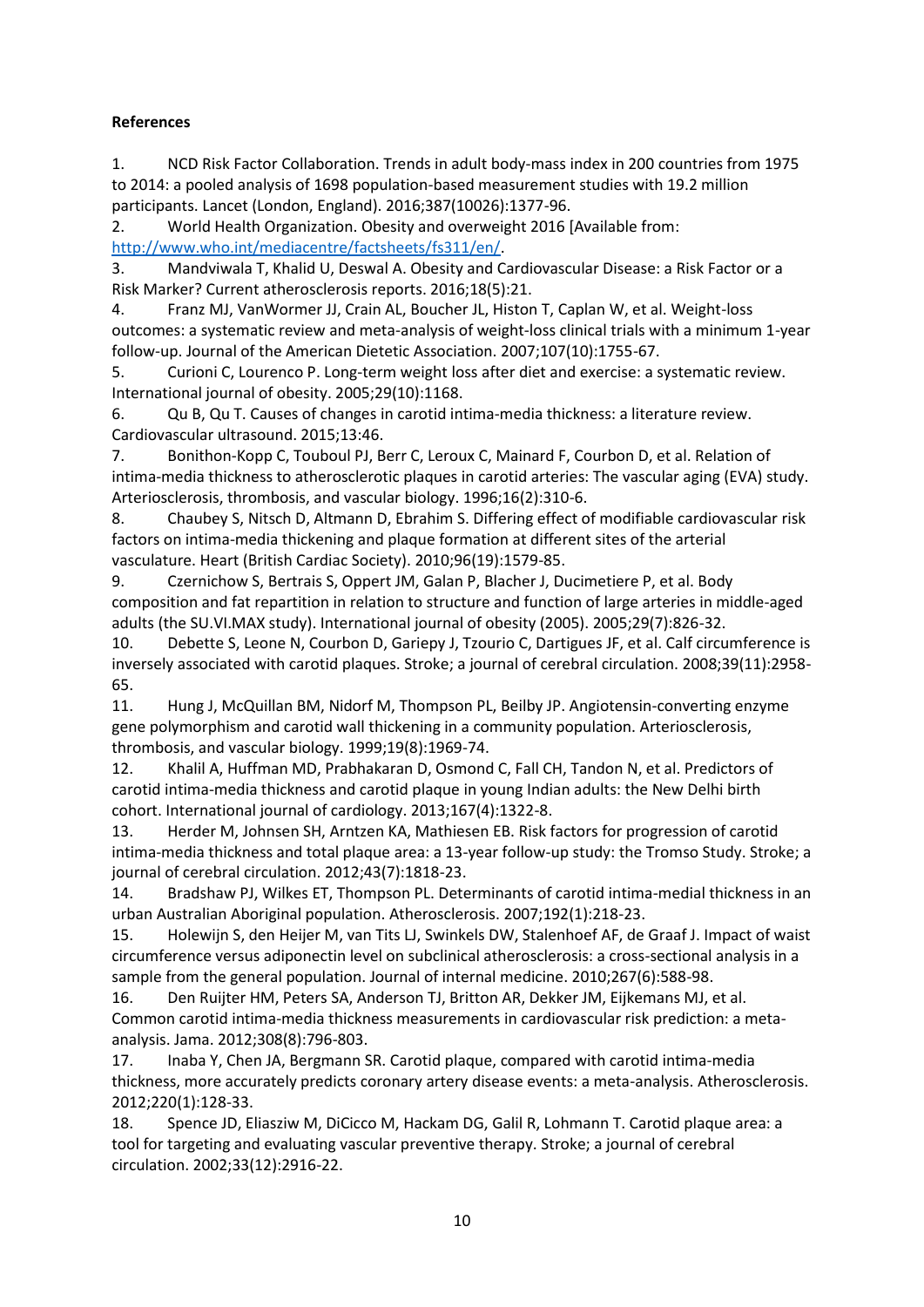19. Mathiesen EB, Johnsen SH, Wilsgaard T, Bonaa KH, Lochen ML, Njolstad I. Carotid plaque area and intima-media thickness in prediction of first-ever ischemic stroke: a 10-year follow-up of 6584 men and women: the Tromso Study. Stroke; a journal of cerebral circulation. 2011;42(4):972-8.

20. Selwaness M, Hameeteman R, Van 't Klooster R, Van den Bouwhuijsen Q, Hofman A, Franco OH, et al. Determinants of carotid atherosclerotic plaque burden in a stroke-free population. Atherosclerosis. 2016;255:186-92.

21. Garvey WT, Mechanick JI, Brett EM, Garber AJ, Hurley DL, Jastreboff AM, et al. AMERICAN ASSOCIATION OF CLINICAL ENDOCRINOLOGISTS AND AMERICAN COLLEGE OF ENDOCRINOLOGY COMPREHENSIVE CLINICAL PRACTICE GUIDELINES FOR MEDICAL CARE OF PATIENTS WITH OBESITY. Endocrine practice : official journal of the American College of Endocrinology and the American Association of Clinical Endocrinologists. 2016;22 Suppl 3:1-203.

22. Farb MG, Gokce N. Visceral adiposopathy: a vascular perspective. Hormone molecular biology and clinical investigation. 2015;21(2):125-36.

23. Jacobsen BK, Eggen AE, Mathiesen EB, Wilsgaard T, Njolstad I. Cohort profile: the Tromso Study. International journal of epidemiology. 2012;41(4):961-7.

24. Johnsen SH, Mathiesen EB, Fosse E, Joakimsen O, Stensland-Bugge E, Njolstad I, et al. Elevated high-density lipoprotein cholesterol levels are protective against plaque progression: a follow-up study of 1952 persons with carotid atherosclerosis the Tromso study. Circulation. 2005;112(4):498-504.

25. Liang Q, Wendelhag I, Wikstrand J, Gustavsson T. A multiscale dynamic programming procedure for boundary detection in ultrasonic artery images. IEEE transactions on medical imaging. 2000;19(2):127-42.

26. Fosse E, Johnsen SH, Stensland-Bugge E, Joakimsen O, Mathiesen EB, Arnesen E, et al. Repeated visual and computer-assisted carotid plaque characterization in a longitudinal populationbased ultrasound study: the Tromso study. Ultrasound in medicine & biology. 2006;32(1):3-11.

27. Mullahy J. specification and testing of some modified count data models. J Econometrics. 1986;33:341-65.

28. Scuteri A, Orru M, Morrell CH, Tarasov K, Schlessinger D, Uda M, et al. Associations of large artery structure and function with adiposity: Effects of age, gender, and hypertension. The SardiNIA Study. Atherosclerosis. 2012;221(1):189-97.

29. StataCorp. Stata Statistical Software: Release 14. College Station, TX: StataCorp LP. 2015. 30. Ge W, Parvez F, Wu F, Islam T, Ahmed A, Shaheen I, et al. Association between anthropometric measures of obesity and subclinical atherosclerosis in Bangladesh. Atherosclerosis. 2014;232(1):234-41.

31. McDonald SP, Maguire GP, Duarte N, Wang XL, Hoy WE. Carotid intima-media thickness, cardiovascular risk factors and albuminuria in a remote Australian Aboriginal community. Atherosclerosis. 2004;177(2):423-31.

32. Rosenquist KJ, Massaro JM, Pencina KM, D'Agostino RB, Beiser A, O'Connor GT, et al. Neck circumference, carotid wall intima-media thickness, and incident stroke. Diabetes Care. 2013;36(9):e153-e4.

33. Johnsen SH, Mathiesen EB, Joakimsen O, Stensland E, Wilsgaard T, Lochen ML, et al. Carotid atherosclerosis is a stronger predictor of myocardial infarction in women than in men: a 6-year follow-up study of 6226 persons: the Tromso Study. Stroke; a journal of cerebral circulation. 2007;38(11):2873-80.

34. Sillesen H, Muntendam P, Adourian A, Entrekin R, Garcia M, Falk E, et al. Carotid plaque burden as a measure of subclinical atherosclerosis: comparison with other tests for subclinical arterial disease in the High Risk Plaque BioImage study. JACC Cardiovascular imaging. 2012;5(7):681- 9.

35. Lu Y, Hajifathalian K, Ezzati M, Woodward M, Rimm EB, Danaei G. Metabolic mediators of the effects of body-mass index, overweight, and obesity on coronary heart disease and stroke: a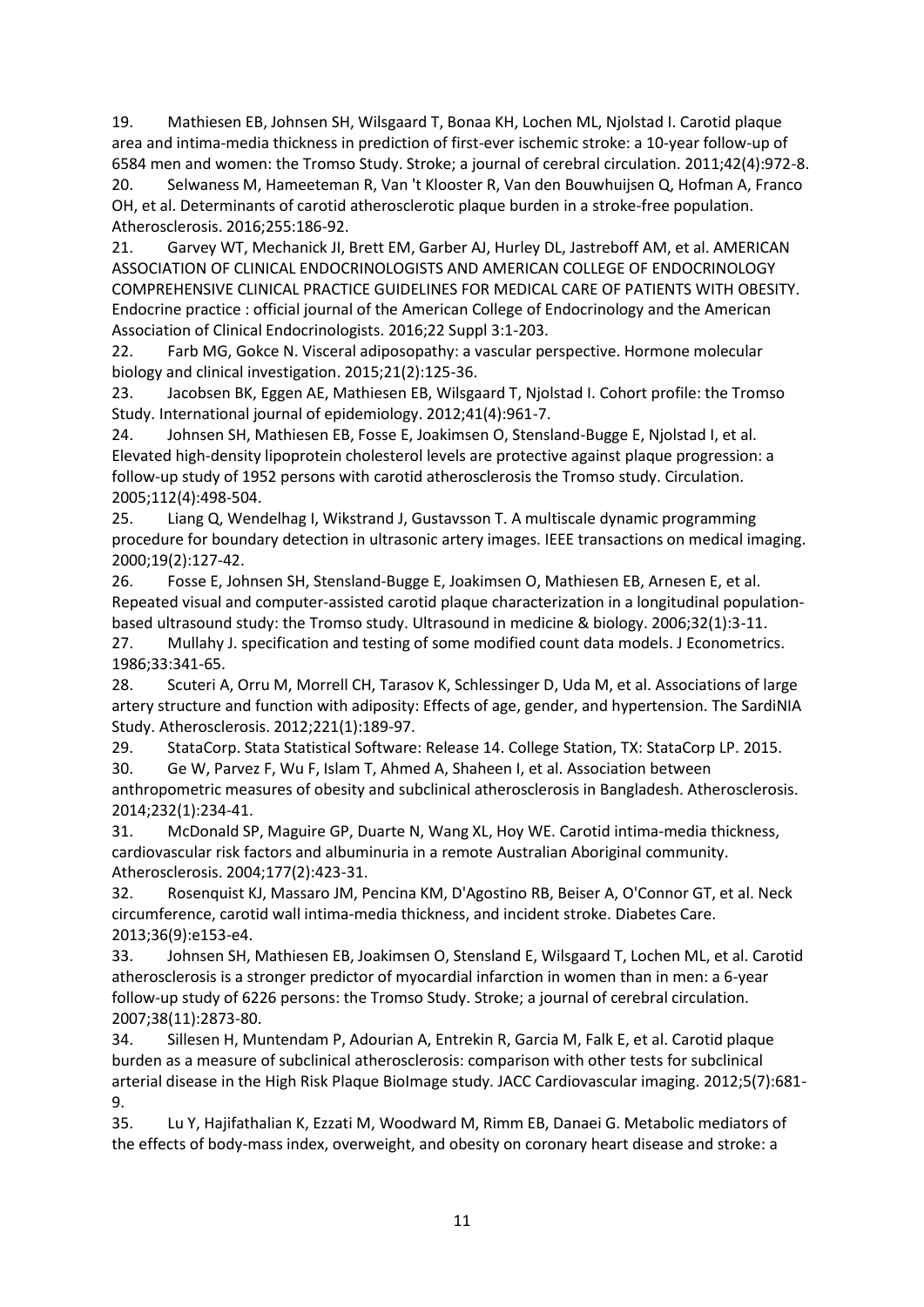pooled analysis of 97 prospective cohorts with 1.8 million participants. Lancet (London, England). 2014;383(9921):970-83.

36. Ndumele CE, Matsushita K, Lazo M, Bello N, Blumenthal RS, Gerstenblith G, et al. Obesity and Subtypes of Incident Cardiovascular Disease. Journal of the American Heart Association. 2016;5(8).

37. Despres JP. Body fat distribution and risk of cardiovascular disease: an update. Circulation. 2012;126(10):1301-13.

38. Shuster A, Patlas M, Pinthus JH, Mourtzakis M. The clinical importance of visceral adiposity: a critical review of methods for visceral adipose tissue analysis. The British journal of radiology. 2012;85(1009):1-10.

39. Alexopoulos N, Katritsis D, Raggi P. Visceral adipose tissue as a source of inflammation and promoter of atherosclerosis. Atherosclerosis. 2014;233(1):104-12.

40. Hutcheon JA, Chiolero A, Hanley JA. Random measurement error and regression dilution bias. BMJ (Clinical research ed). 2010;340:c2289.

41. Mannsverk J, Wilsgaard T, Mathiesen EB, Lochen ML, Rasmussen K, Thelle DS, et al. Trends in Modifiable Risk Factors Are Associated With Declining Incidence of Hospitalized and Nonhospitalized Acute Coronary Heart Disease in a Population. Circulation. 2016;133(1):74-81.

42. Barnett PA, Spence JD, Manuck SB, Jennings JR. Psychological stress and the progression of carotid artery disease. Journal of hypertension. 1997;15(1):49-55.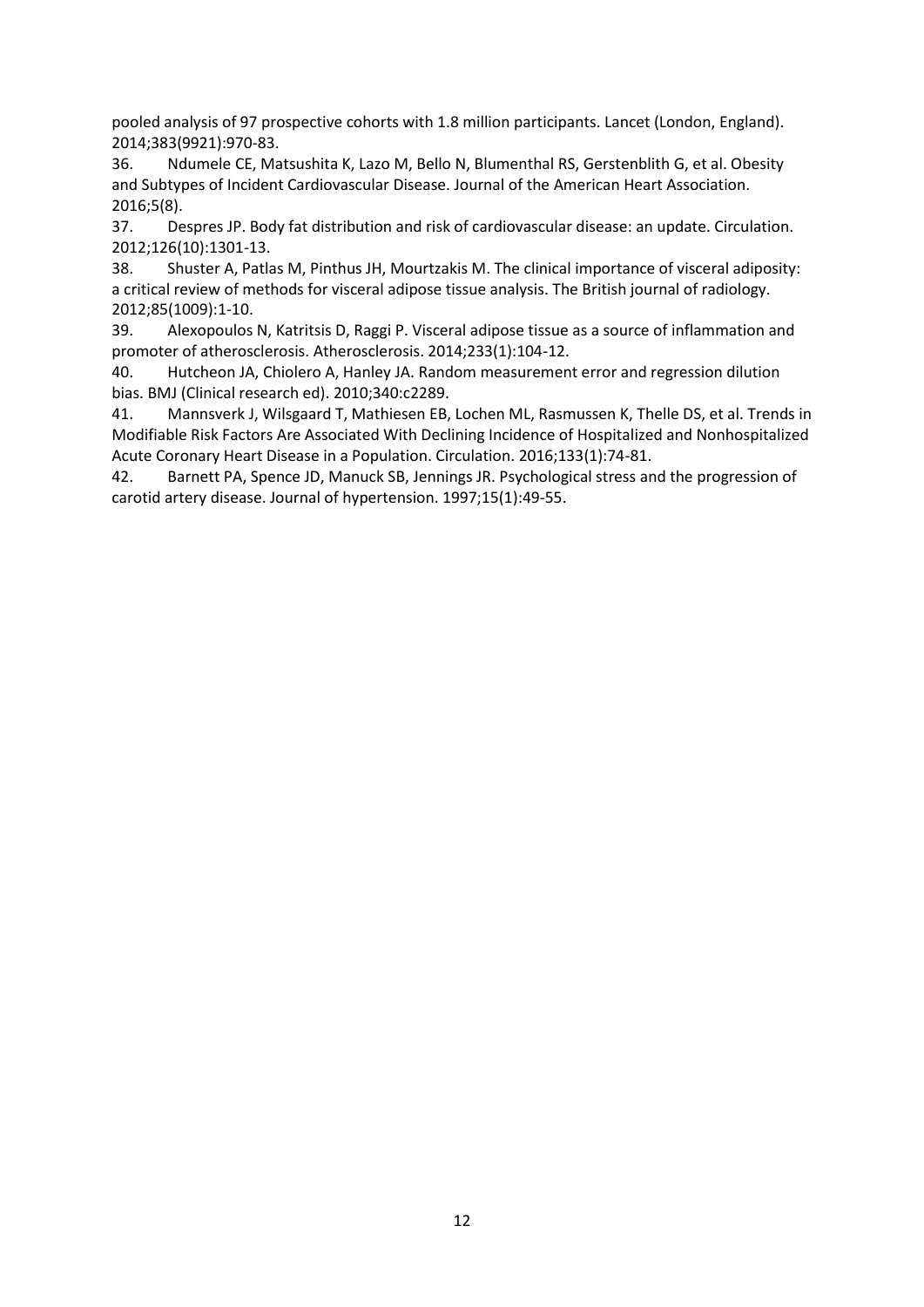# **Highlights**

\* All adiposity measures were associated with total plaque area

\* Most of the associations between plaque burden and adiposity appeared to be partially mediated by traditional CVD risk factor

\*Waist-to-hip ratio showed the largest effect size among four adiposity measures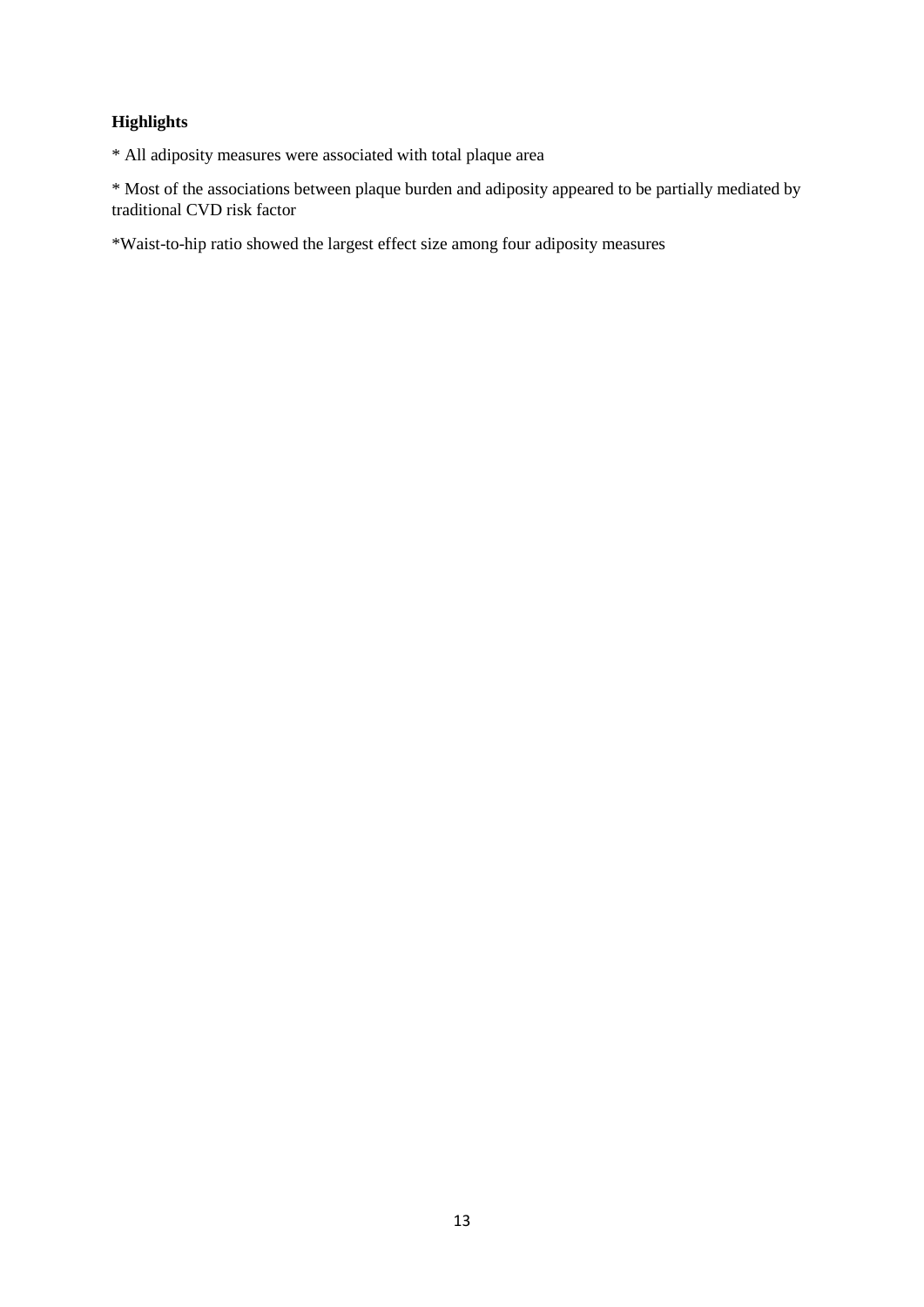|                           | Participants included in | Participants included in |
|---------------------------|--------------------------|--------------------------|
|                           | the analysis* $(n=4906)$ | the analysis with plaque |
|                           |                          | $*$ (n=2906)             |
| Age (years)               | 66 (60-72)               | 68 (63-74)               |
| median(IQR)               |                          |                          |
| Sex (% of women)          | 2722 (55.5)              | 1450 (49.9)              |
| Current smoker (%)        | 1249 (25.5)              | 794 (27.3)               |
| Ex-smoker (%)             | 1999 (40.8)              | 1234 (42.5)              |
| Education (year)          | 9.9(3.6)                 | 9.4(3.3)                 |
| SBP (mmHg)                | 143.0 (21.6)             | 147.3 (21.5)             |
| <b>Anthropometry</b>      |                          |                          |
| measures                  |                          |                          |
| Height (cm)               | 167.4 (9.3)              | 167.3(9.5)               |
| Weight (kg)               | 75.2(13.9)               | 75.1 (13.8)              |
| BMI $(kg/m^2)$            | 26.8 (4.2)               | 26.8 (4.1)               |
| WC (cm)                   | 90.3 (12.2)              | 91.1 (12.0)              |
| WHR                       | 0.89(0.09)               | 0.90(0.09)               |
| WHtR                      | 0.54(0.07)               | 0.55(0.07)               |
| <b>Blood sample</b>       |                          |                          |
| <b>HDL</b> cholesterol    | $1.43(1.19-1.72)$        | $1.42(1.18-1.70)$        |
| (mmol/l) median(IQR)      |                          |                          |
| LDL cholesterol           | 4.11(1.07)               | 4.16(1.09)               |
| (mmol/l)                  |                          |                          |
| Triglycerides (mmol/l)    | $1.34(0.96-1.90)$        | $1.39(1.00-1.94)$        |
| median (IQR)              |                          |                          |
| HbA1C(%)                  | 5.50(0.80)               | 5.58(0.83)               |
| Comorbidities (self-      |                          |                          |
| report)                   |                          |                          |
| Diabetes (%)              | 222(4.6)                 | 152(5.4)                 |
| Myocardial infarction     | 378(7.9)                 | 311 (11.0)               |
| (% )                      |                          |                          |
| Angina pectoris (%)       | 501 (10.5)               | 398 (14.1)               |
| Stroke (%)                | 191(4.0)                 | 148(5.2)                 |
| <b>Current medication</b> |                          |                          |
| (self-report)             |                          |                          |
| Anti hypertensive drug    | 1194 (24.9)              | 869 (31.7)               |
| $(\% )$                   |                          |                          |
| Lipid lowering drug       | 708(15.0)                | $\overline{541(19.5)}$   |
| $(\% )$                   |                          |                          |
| Carotid variable          |                          |                          |
| plaque presence (%)       | 2906 (59.2%)             | 2906 (100%)              |
| the number of plaque      |                          |                          |
| $(\% )$                   |                          |                          |
| 1                         | 1372 (28.0)              | 1372 (47.2)              |
| $\overline{2}$            | 931 (19.0)               | 931 (32.0)               |
| $\sqrt{3}$                | 427(8.7)                 | 427 (14.7)               |
| $\overline{4}$            | 134(2.7)                 | 134 (4.6)                |
| 5                         | 36(0.7)                  | 36(1.2)                  |
| $\overline{6}$            | 6(0.1)                   | $\overline{6}$ (0.2)     |
| $TPA$ (mm <sup>2</sup> )  |                          | $17.6(10.0-31.3)$        |
|                           |                          |                          |

## **Table 1. Participant characteristics of study population. The Tromsø Study 2001-02**

Data are mean values with standard deviations for continuous variables except for age, triglycerides, HDL cholesterol, and TPA which is shown with median and interquartile range. BMI: body mass index, WC: waist circumference, WHR: waist-to-hip ratio, WHtR: waist-to-hight ratio, HDL: high-density lipoprotein, LDL: lowdensity lipoprotein, HbA1c: glycated haemoglobin, TPA: total plaque area \*Participants are restricted to those with all main variables and non-missing TPA variable\*\*Participants are restricted to those with all main variables and at least one plaque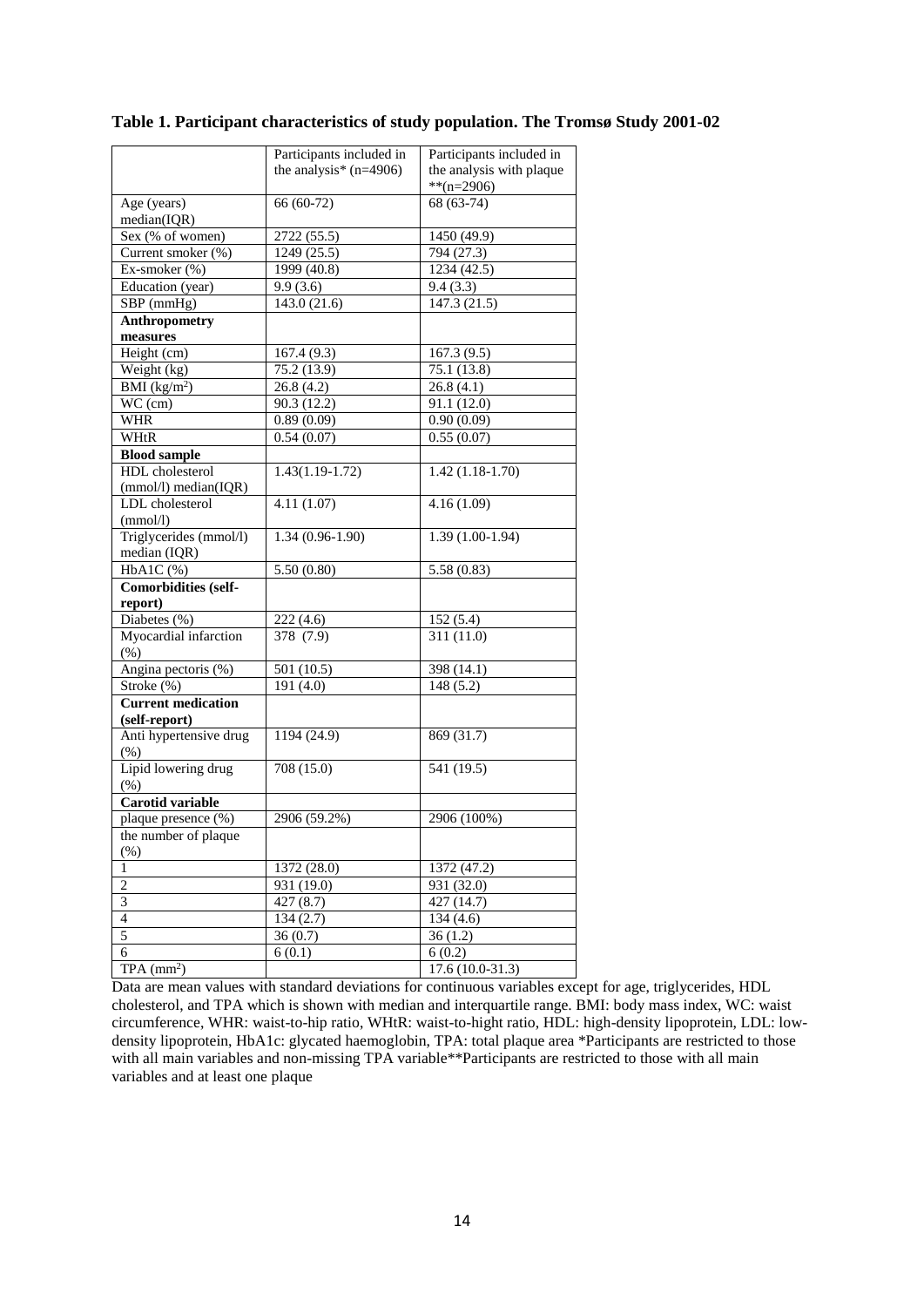**Table 2. The association between adiposity and TPA quartiles (crude). The Tromsø Study 2001- 02.**

|                         | Total   | <b>BMI</b>           | <b>WC</b>   | <b>WHR</b> | WHtR       |
|-------------------------|---------|----------------------|-------------|------------|------------|
|                         | number* | (kg/m <sup>2</sup> ) | (cm)        |            |            |
| Persons without         | 2000    | 26.8(4.3)            | 89.0 (12.5) | 0.87(0.09) | 0.53(0.07) |
| plaques                 |         |                      |             |            |            |
| Persons with plaques    |         |                      |             |            |            |
| TPA quartile 1 (lowest) | 727     | 26.7(4.2)            | 89.3 (11.9) | 0.88(0.09) | 0.54(0.07) |
| TPA quartile 2          | 726     | 27.1(4.3)            | 91.2(12.3)  | 0.89(0.09) | 0.55(0.07) |
| TPA quartile 3          | 727     | 26.6(3.9)            | 90.8(11.7)  | 0.90(0.09) | 0.54(0.07) |
| TPA quartile 4          | 726     | 26.7(4.0)            | 93.2(11.7)  | 0.92(0.08) | 0.55(0.07) |

Data are mean values with standard deviations. BMI: body mass index, WC: waist circumference, WHR: waistto-hip ratio, WHtR: waist-to-hight ratio, TPA: total plaque area \*Only the participants with all adiposity variables and covariates are used in this table